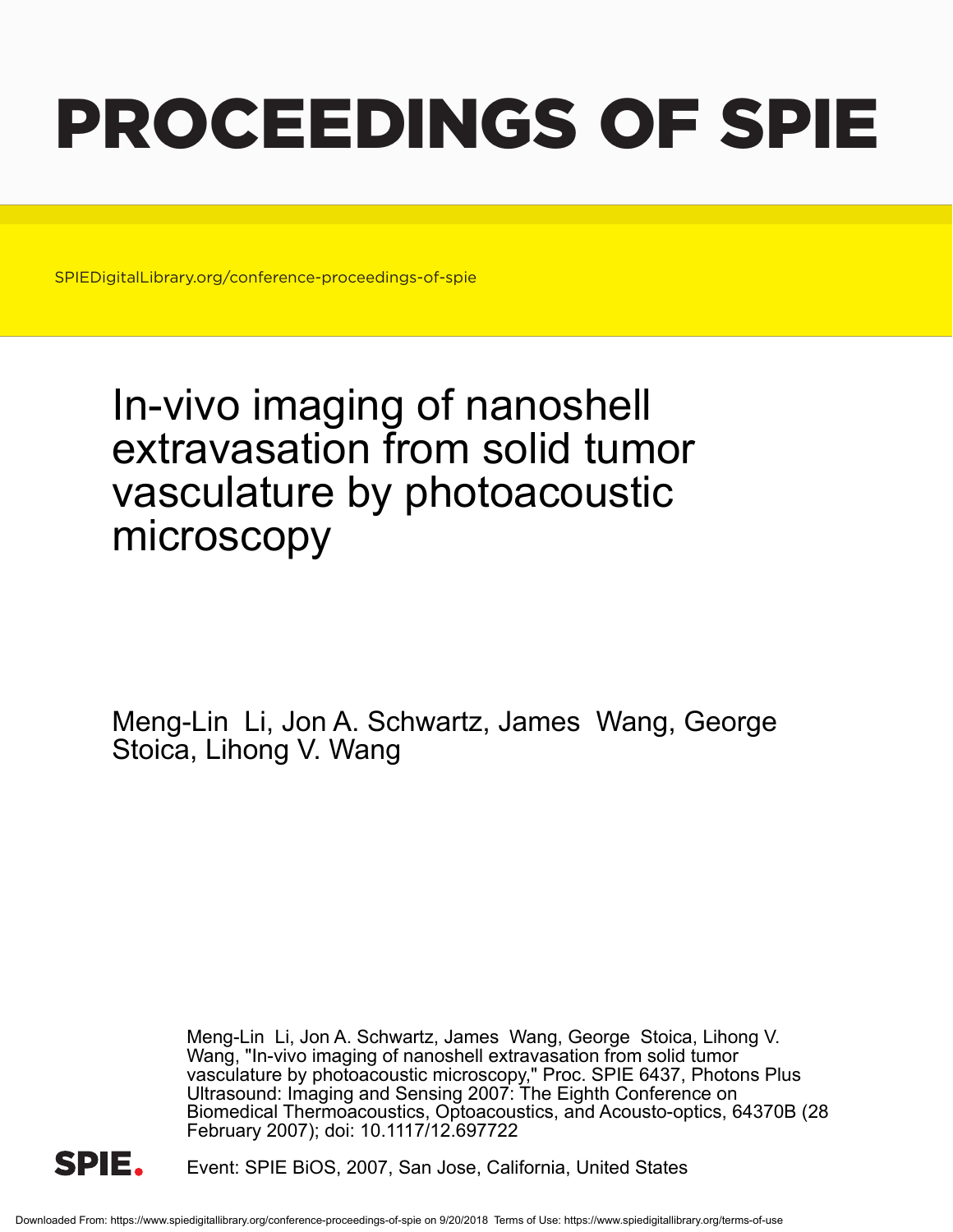### *In vivo* **imaging of nanoshell extravasation from solid tumor vasculature by photoacoustic microscopy**

Meng-Lin Li<sup>a</sup>, Jon A. Schwartz<sup>b</sup>, James Wang<sup>b</sup>, George Stoica<sup>c</sup>, and Lihong V. Wang<sup>a</sup>

<sup>a</sup>Optical Imaging Laboratory, Department of Biomedical Engineering, Texas A&M University, College Statoin, Texas, USA 77843-3120 <sup>b</sup>Nanospectra Biosciences, Inc., Houston, Texas, USA 77054 Department of Veterinary Pathobiology, Texas A&M University, College Station, Texas, USA 77843-5547

Email: mlli@ee.nthu.edu.tw, lhwang@biomed.wustl.edu<sup>†</sup>

#### **ABSTRACT**

In this study, high resolution reflection-mode (backward-mode) photoacoustic microscopy (PAM) is used to noninvasively image progressive extravasation and accumulation of nanoshells within a solid tumor *in vivo*. This study takes advantage of the strong near-infrared absorption of nanoshells, a novel type of optically tunable gold nanoparticles that tend to extravasate from leaky tumor vasculatures (i.e., passive targeting) via the "enhanced permeability and retention" effect due to their nanoscale size. Tumors were grown in immunocompetent BALB/c mice by subcutaneous inoculation of CT26.wt murine colon carcinoma cells. PEGylated nanoshells with a peak optical absorption at ~800 nm were intravenously administered. Pre-scans prior to nanoshell injection were taken using a 584-nm laser source to highlight blood content and an 800-nm laser source to mark the background limit for nanoshell accumulation. After injection, the three-dimensional nanoshell distribution inside the tumor was monitored by PAM for 7 hours. Experimental results show that nanoshell accumulation is heterogeneous in tumors: more concentrated within the tumor cortex and largely absent from the tumor core. This correlates with others' observation that drug delivery within tumor cores is ineffective because of both high interstitial pressure and tendency to necrosis of tumor cores. Since nanoshells have been recently applied to thermal therapy for subcutaneous tumors, we anticipate that PAM will be important to this therapeutic technique.

**Keywords:** photoacoustic microscopy, nanoshell extravsation, enhanced permeability and retention effect

#### **1. INTRODUCTION**

Contrast-agent-aided optical imaging techniques have high sensitivity and specificity. Pure optical imaging, however, faces a major challenge—the overwhelming optical scattering in biological tissue; as a result, its spatial resolution significantly decreases with increasing imaging depth. Photoacoustic imaging, a novel hybrid imaging modality, which combines the merits of both light and ultrasound, has been applied to measuring the optical properties of biological tissues noninvasively<sup>1</sup>. It has been shown a promising tool for visualizing tissue structures and functions with high optical contrast, good spatial resolution, and satisfactory imaging depth<sup>2</sup>.

Recently, an *in vivo* backward-mode confocal photoacoustic microscope (PAM) with dark-field illumination was invented by Maslov et al. to image blood vessels in the skin<sup>3</sup>. This system offers high lateral resolution (45  $\mu$ m at the focal point) and high axial resolution  $(\sim 15 \mu m)$ , and it is capable of imaging optical absorption contrast as deeply as 3 mm in biological tissue. This PAM system shows potential for applications in dermatology and related cancer research.

 $\overline{a}$ 

<sup>†</sup> Lihong V. Wang and Meng-Lin Li are currently with Optical Imaging Laboratory, Department of Biomedical Engineering, Washington University in St. Louis, and Department of Electrical Engineering, National Tsing Hua University, Taiwan, respectively.

Photons Plus Ultrasound: Imaging and Sensing 2007: The Eighth Conference on Biomedical Thermoacoustics, Optoacoustics, and Acousto-optics, edited by Alexander A. Oraevsky, Lihong V. Wang, Proc. of SPIE Vol. 6437, 64370B, (2007) · 1605-7422/07/\$18 · doi: 10.1117/12.697722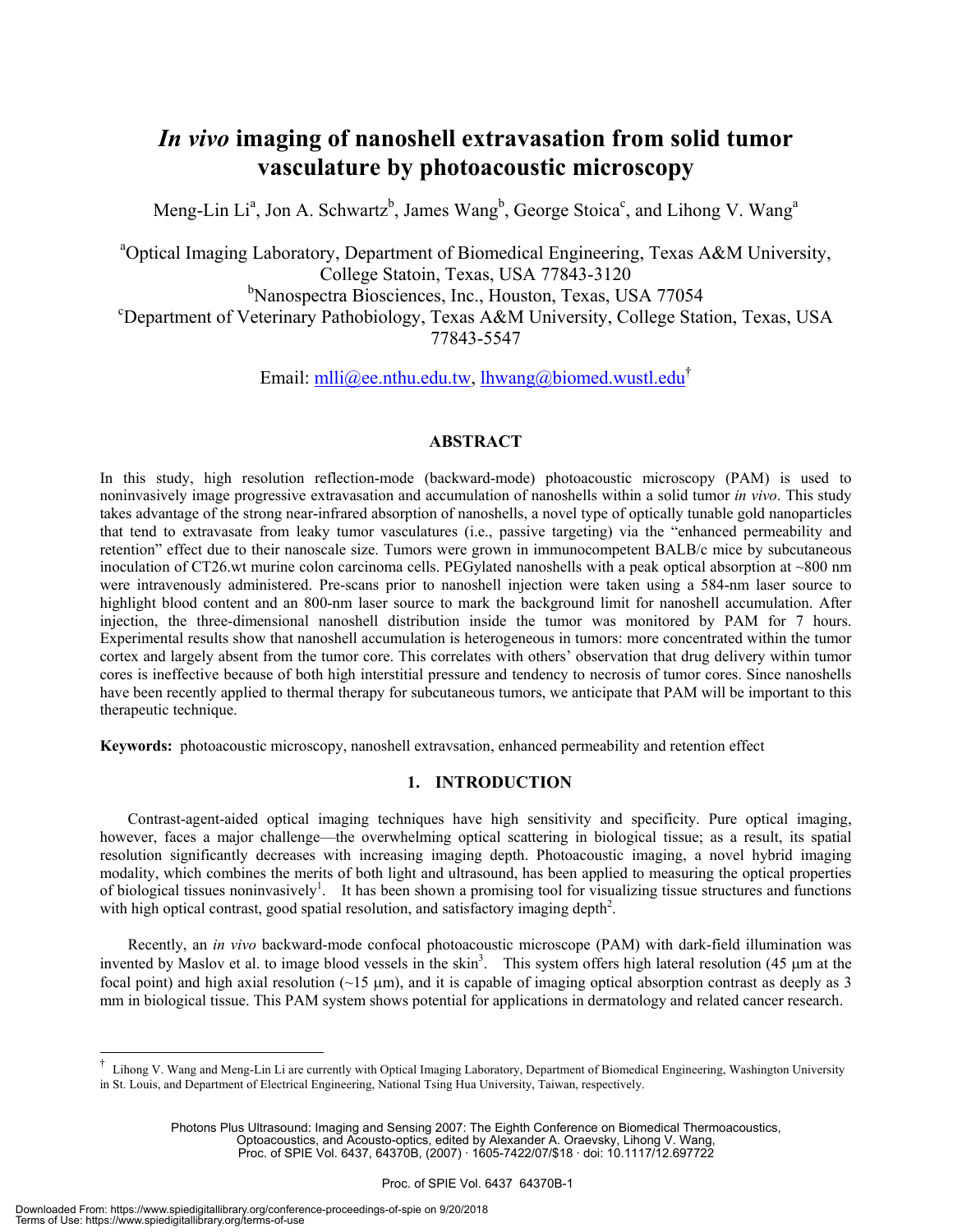Our research goal for this study is to develop a nanoparticle-based technique which integrates photoacoustic imaging and photothermal therapy for seamless detection and treatment of solid tumors. The nanoparticle we used here is gold nanoshell, which trade name is AuroShell<sup>TM</sup>, provided by Nanospectra Biosciences, Inc. A gold nanoshell is a new kind of optically tunable nanoparticle, consisting a silica core surrounded by a thin gold layer. By adjusting the size of the nanoparticle core relative to the thickness of the gold shell, gold nanoshells can absorb various wavelengths of light<sup>4</sup>. Recently, gold nanoshells have been applied to photothermal therapy for subcutaneous murine tumors<sup>5</sup>, and also have been used as a contrast agent for *in vivo* brain images using photoacoustic tomography, in which gold nanoshells enhance the image contrast of the cortex vessels in a rat brain<sup>6</sup>.

In this study, we use gold nanoshells as contrast agents of tumor imaging. The PAM is used to noninvasively image progressive extravasation of gold nanoshells from solid tumor vasculature *in vivo* without any invasive biological  $m$ odification such as a dorsal skin-fold window chamber<sup>7</sup>. Nanoshells tend to preferentially extravasate and accumulate in tumors – a preferential, size dependent accumulation – via the "enhanced permeability and retention" effect due to their nanoscale size (i.e., passive targeting)<sup>5,8</sup>. We anticipate that the integration of PAM into gold-nanoshell based photothermal therapy to characterize and monitor the accumulation of gold nanoshells in solid tumors would be an invaluable aid.

#### **2. METHODS**

#### **2.1 Gold nanoshell**

Gold nanoshells are a new type of optically tunable particle composed of a dielectric core (silica,  $\sim$ 125nm in diameter in our case) coated with an ultra-thin gold shell (10-12 nm in our case). The optical properties of nanoshells depend dramatically on the relative sizes of the core and the thickness of the gold shell. By varying the relative core size and shell thicknesses, the optical properties of nanoshells can be varied across a broad range of the electromagnetic spectrum that spans the visible and the infrared regions. Nanoshells can be made either to preferentially absorb or scatter light by varying the absolute size of the particle relative to the wavelength of the light at their optical resonance. In our cancer applications, gold nanoshells designed to absorb near-infrared wavelengths are used. The peak optical absorption of nanoshells is at  $\sim800$  nm (see figure  $1^6$ ), a wavelength that exhibits optimal penetration into scattering biological tissues and is the isosbestic point of molar extinction spectra of oxy- and deoxy-hemoglobin, thus reducing the effect of blood oxygenation changes on photoacoustic signals. In addition, the gold nanoshells we used here is PEGylated nanoshells. PEGylation prolongs the circulation time. The PEGylated nanoshells were measured to have a half-life of  $\sim$ 3.7 h in the blood of immune-competent BALB/c mice.

#### **2.2 System setup**

Figure 2 shows the experimental setup of photoacoustic microscopy for *in vivo* imaging of nanoshell extravasation in solid tumors. A tunable Ti:Sapphire laser (LT-2211A, Lotis) and a tunable dye laser (ND6000, Continuum) were employed to provide pulses with wavelengths of 800 nm and 584 nm, respectively. Pre-scans prior to nanoshell injection were taken using a 584-nm laser source to highlight blood content and an 800-nm laser source to mark the background limit for nanoshell accumulation and to monitor the nanoshell accumulation. The laser pulse widths for the Ti:Sapphire and the dye laser were 15 ns and 6.5 ns, respectively, and the pulse repetition rate was 10 Hz for both lasers. The laser output was delivered to a multimode fiber with a 0.6 mm diameter. The tip of the fiber was positioned so as to have a diverging annular beam, focused using a conical lens so that the light focus overlapped with the focus of the high-frequency ultrasound transducer (V214-BC-RM, Panametrics). The incident light energy densities of both the NIR and visible light sources on the sample surface were controlled to be less than 3 and 1 mJ/cm<sup>2</sup>, respectively, which are well within the safety standards. An ultrasound transducer with a central frequency of 50 MHz, a nominal bandwidth of 70%, and a numerical aperture (NA) of 0.44 was used, which proves a lateral resolution of 45  $\mu$ m and an axial resolution of 15 µm. The photoacoustic signals received by the transducer were amplified and then recorded by a digital oscilloscope (TDS 5034B, Tektronics). The transducer was immersed in water inside a plastic container with an opening at the bottom that was sealed with a thin transparent disposable membrane. The animal was placed outside the container below the membrane, and the ultrasonic coupling was further secured by coupling gel. A mechanical stage provided lateral scanning of the photoacoustic transducer, which allowed a cross-sectional B-scan and a planar C-scan over the sample to be obtained.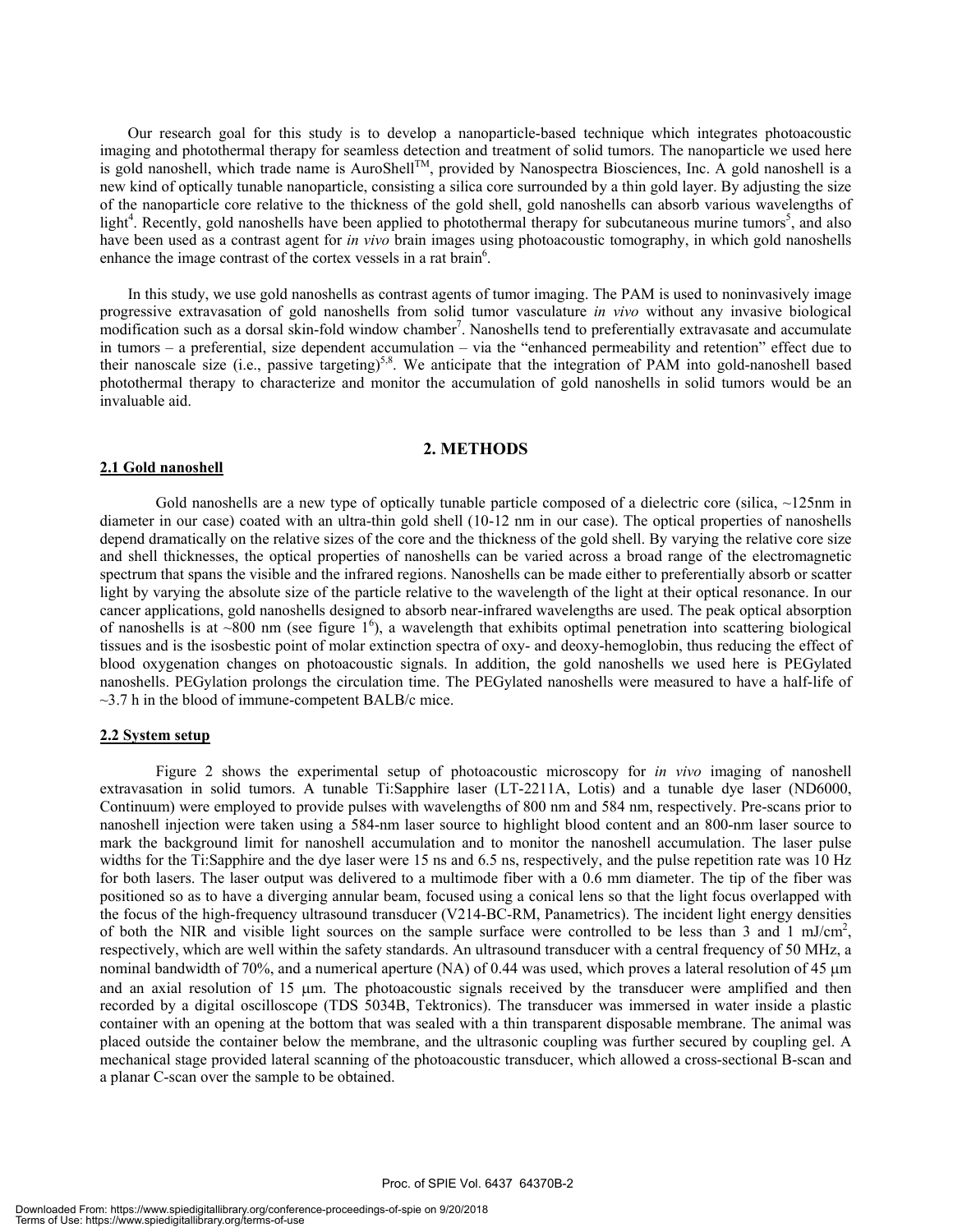

Figure 1. Extinction spectrum of the nanoshell solution, where the absorption peak is about 800 nm<sup>6</sup>.

#### **2.3 Animal handling**

Immunocompetent BALB/c mice weighing about 20 grams were used for the *in vivo* animal experiments. The mice were inoculated with CT26.wt murine colon carcinoma cells subcutaneously in the upper lumbar area to the left of the vertebra 7 days before the experiment. Imaging was performed under isoflurane gas anesthesia with a dose of 1% pure oxygen at a 1 L/min flow rate. The body temperature of the animal was maintained by controlling the temperature of the water in the immersion container to 39  $\degree$ C<sup>7</sup>. The pulse rate and the global arterial blood oxygenation were monitored during the entire experiment using a pulse oximeter (Model 8600, Nonin Medical Inc.) Pre-scans prior to nanoshell injection were taken using a 584-nm laser source to highlight blood content and an 800-nm laser source to mark the background limit for nanoshell accumulation. PEGylated nanoshells with a peak optical absorption at  $\sim$ 800 nm were then intravenously administered. The nanoshell dose is about  $3x10^9$  NS/g BW ( $\sim 4x10^{10}$  NS/mL blood). After injection, the three-dimensional nanoshell distribution inside the tumor was monitored by PAM for 7 hours. After imaging, the mice were sacrificed using pentobarbital (120 mg/kg, IP). All of the experimental animal procedures were approved by the University Laboratory Animal Care Committee of Texas A&M University.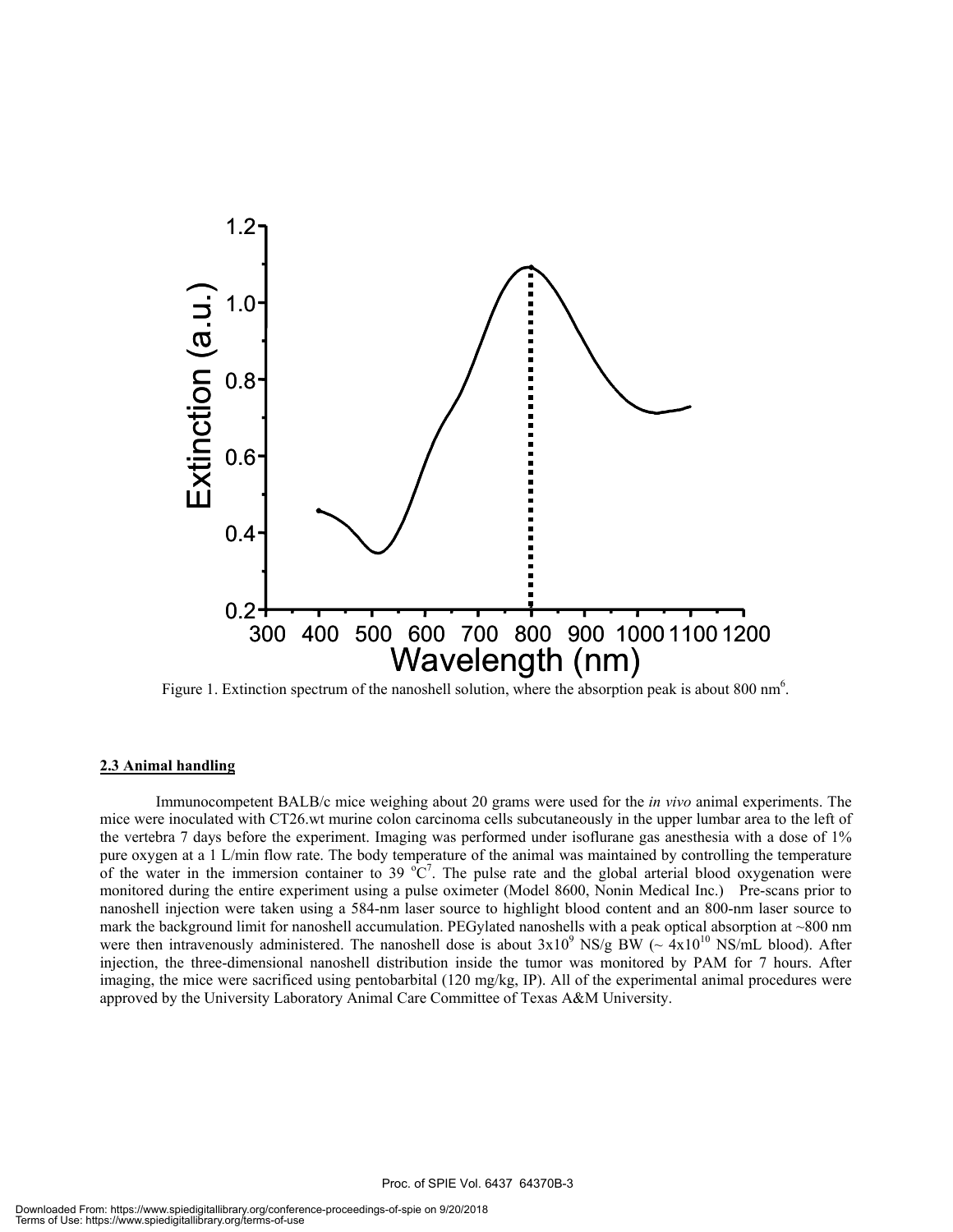

Figure 2. Schematic of the photoacoustic microscope for *in vivo* imaging of nanoshell extravsation in solid tumors

#### **3. RESULTS AND DISCUSSION**

PAM measurements illustrate the passive uptake of nanoshells within the cortex of an inoculated CT26.wt tumor. Figures 3 (a) and (b) are, respectively, C-scan images taken prior to nanoshell injection using a 584 nm laser source to highlight blood content and an 800 nm laser source to set the background limit for nanoshell accumulation. In C-scan images, the maximum amplitude of each scan line along the depth direction versus the 2D transducer position is plotted. Figure 3(a) shows the feeding vessels and tumor angiogenesis well. The tumor position is marked by the character "T". In figure 3(b), the bright spots are caused by electronic noise and the interference signals from the scalp surface. Note that without nanoshells, signal amplitudes in the 800 nm image is about one order smaller than those in the 584 nm image even though the incident light energy of 800 nm is about 3 times higher than that of 584 nm. Figures 3(c) and (d) show PAM C-scan images taken using an 800 nm laser source at 0.5 and 3 hours post nanoshell injection, respectively. Compared with figure 3(b), the nanoshells improve the signal amplitudes by about one order, as indicated by the colorbars in figures 3(b), (c), and (d). In addition, the blood contrast is enhanced. The nanoshell accumulation delineates the tumor contour. Figures  $3(c)$  and (d) illustrate the progressive uptake of nanoshells within the tumor cortex, as shown at the positions indicated by the arrows in figure  $3(c)$ . Note that the position of the mouse was slightly shifted toward the right hand side during the administration of nanoshells, which can be observed from figure 3.

Figures 4(a) shows the B-scan image at 584 nm before nanoshell injection, of which the scanning position corresponds to the dashed line in figure 3(d). In B-scan images, the vertical axis is the depth and the horizontal axis shows the lateral scanning position. In figure  $4(a)$ , the scalp surface is indicated by the dashed line, and the tumor position is marked by the character "T". Figure 4(a) shows the positions of the vessels. Figure 4(b) is the B-scan image taken at 800 nm prior to nanoshell injection to set the background limit for nanoshell accumulation. Figures 4(c) and (d) show PAM B-scan images taken using an 800 nm laser source at 0.5 and 3 hours post nanoshell injection, respectively. The bright spots, as indicated by the arrow in figures 4 (c) and (d), in these two images are the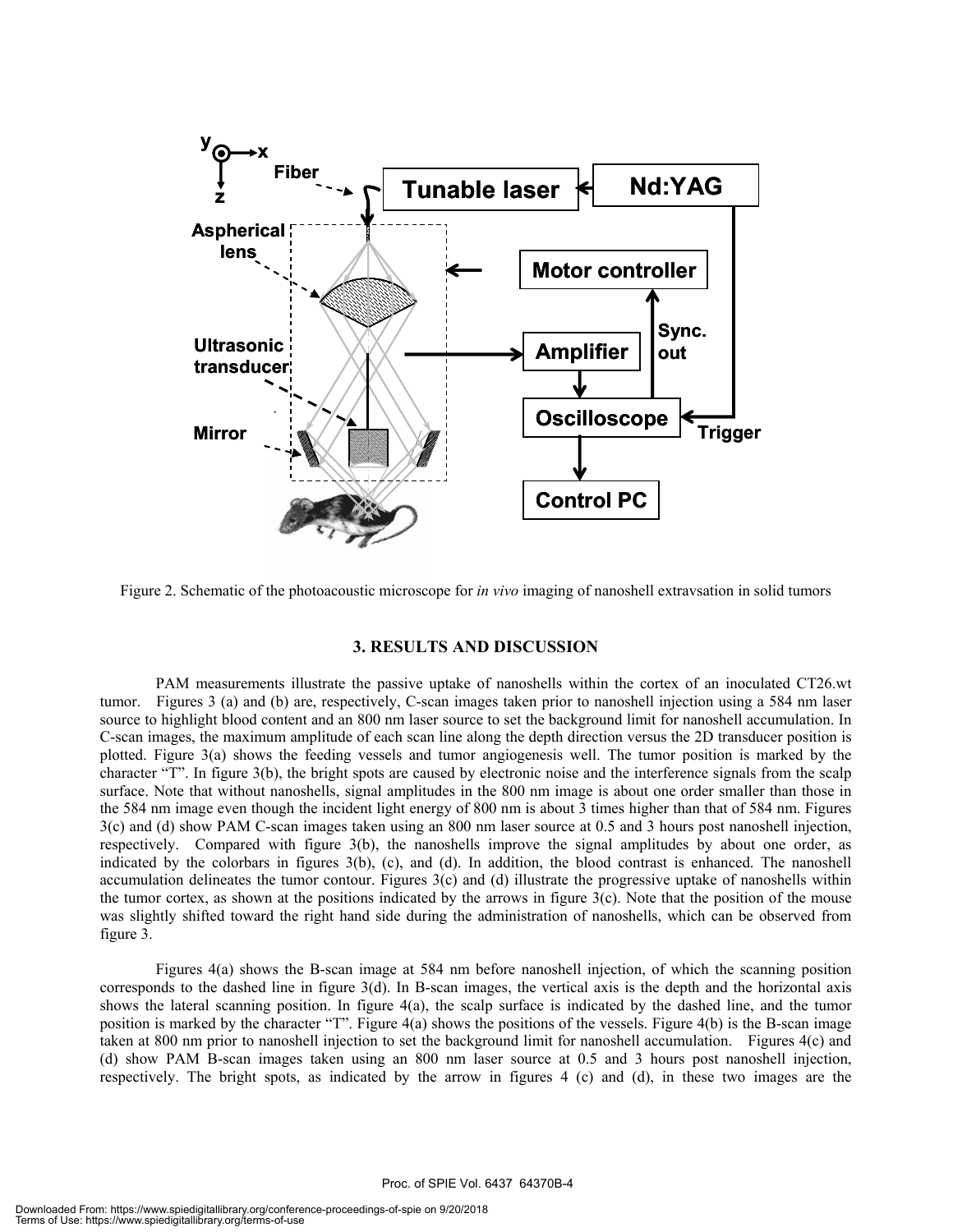photoacoustic signals from accumulated nanoshells. These two images show the depth information where nanoshells accumulate, which also indicate the nanoshell distributes around the tumor surface, i.e., tumor cortex.



Figure 3. (a) C-scan image at 584 nm before nanoshell injection to highlight initial blood content; (b) Prescan image (Cscan) at 800 nm to set pre-nanoshell injection image baseline; (c) and (d) C-scan images of nanoshell accumulation in tumor cortext at 0.5 and 3 hours after nanoshell injection (at 800 nm), respectively

An absence of nanoshells within the tumor core is observed in figures  $3(c)$  and  $(d)$ , and figures  $4(c)$  and  $(d)$ . It is shown that nanoshell accumulation is heterogeneous in tumors: more concentrated within the tumor cortex and largely absent from the tumor core. These results are further verified by histology. This correlates with others' observation that drug delivery within tumor cores is ineffective because of both high interstitial pressure and tendency to necrosis of tumor cores<sup>9,10</sup>. Moreover, an absence of nanoshells on the top surface of the tumor is also observed. Membrane pressure may preclude accumulation there.

By observing the changes in photoacoustic signals from the vessels and tumor regions, the time-dependent variation of absorption in the vessels and tumor regions attributable to the nanoshells can be studied. We calculated the averaged optical absorption in vessels and tumor regions as a function of time, which represents the clearance profiles of the nanoshells in vessles and tumor regions, respectively. It is shown that nanoshells in vessels are gradually cleared out by the circulatory system of the mouse and nanoshells in tumor regions are progressively uptaken at the tumor site owing to poor lymphatic drainage of the tumor (i.e., the enhanced permeability and retention effect). At  $\sim$ 7 hours after nanoshell injection, the contrast ratio of the tumor regions to vessels is about 2 to 1.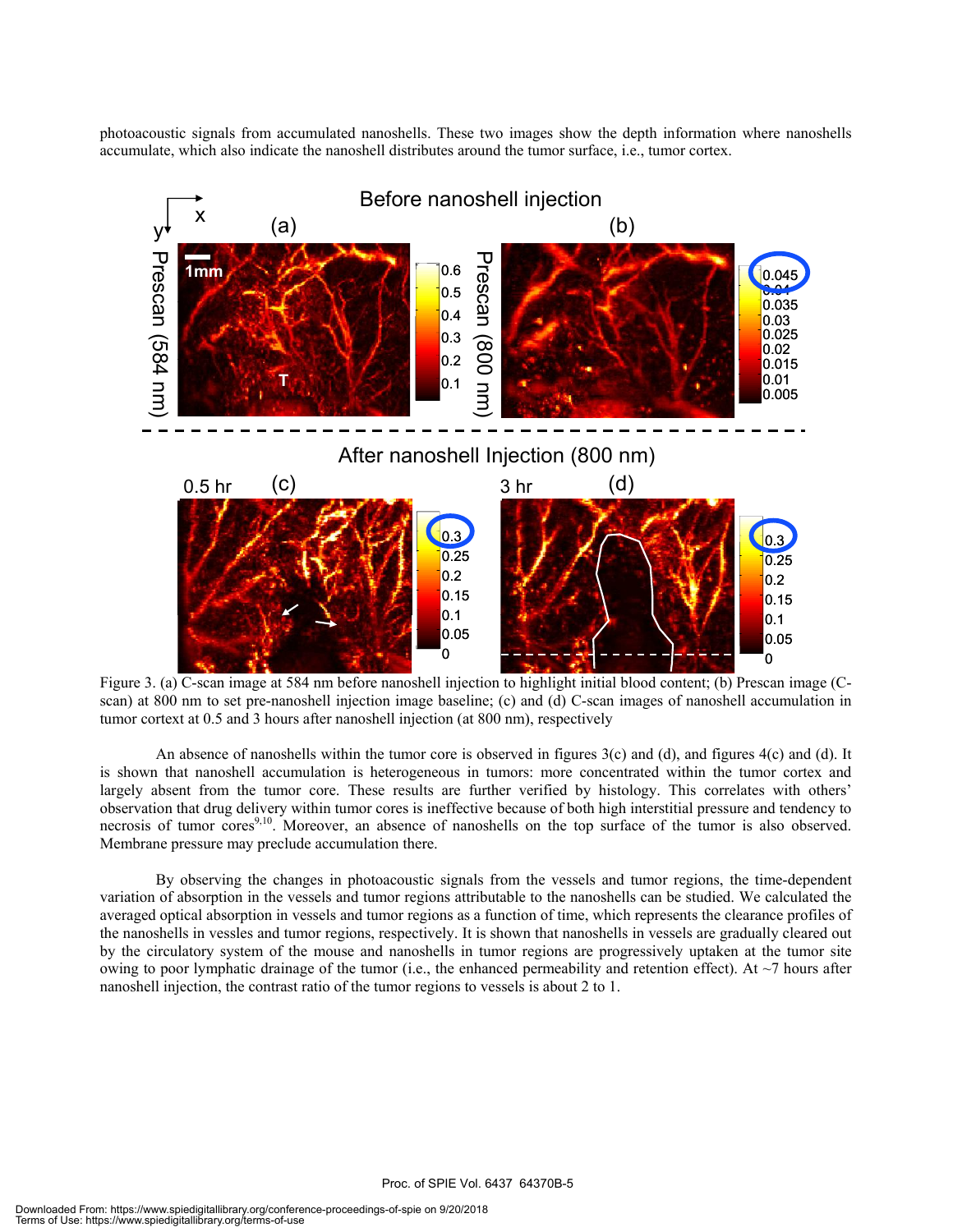

Figure 4. (a) B-scan image at 584 nm before nanoshell injection to highlight initial blood content; (b) Prescan image (Bscan) at 800 nm to set pre-nanoshell injection image baseline; (c) and (d) B-scan images of nanoshell accumulation in tumor cortext at 0.5 and 3 hours after nanoshell injection (at 800 nm).

#### **5. CONCLUSIONS**

In summary, by employing the PAM, we successfully imaged extravasation of gold nanoshells, a novel nanoparticle contrast agent, from solid tumor vasculatures *in vivo* with high spatial resolution and satisfactory sensitivity. It is found that nanoshell accumulation is heterogeneous in tumors: more concentrated within the tumor cortex and largely absent from the tumor core. Using exogenous contrast from nanoshells, image contrast is also significantly enhanced at 800 nm. Since gold nanoshells have been recently applied to photothermal therapy for subcutaneous tumors, we anticipate that PAM will be important to this therapeutic technique to monitor the accumulation of gold nanoshells. In addition, by using nanoshells conjugated to bioactive materials such as proteins, antibodies, and drugs, the technique presented here (PAM plus nanoshells) will potentially enable molecular imaging and therapeutic monitoring $11$ .

#### **ACKNOWLEDGEMENTS**

We are grateful to Gina Lungu, Ovidiu Cracium, Kelly L. Gill for assistance with cell culture and veterinary procedure, and to Jung-Taek Oh, Hao F. Zhang, and Konstantin Maslov for technical advice and prior system development. This project is sponsored in part by the National Institutes of Health grants R01 EB000712 and R01 NS46214, and in part by